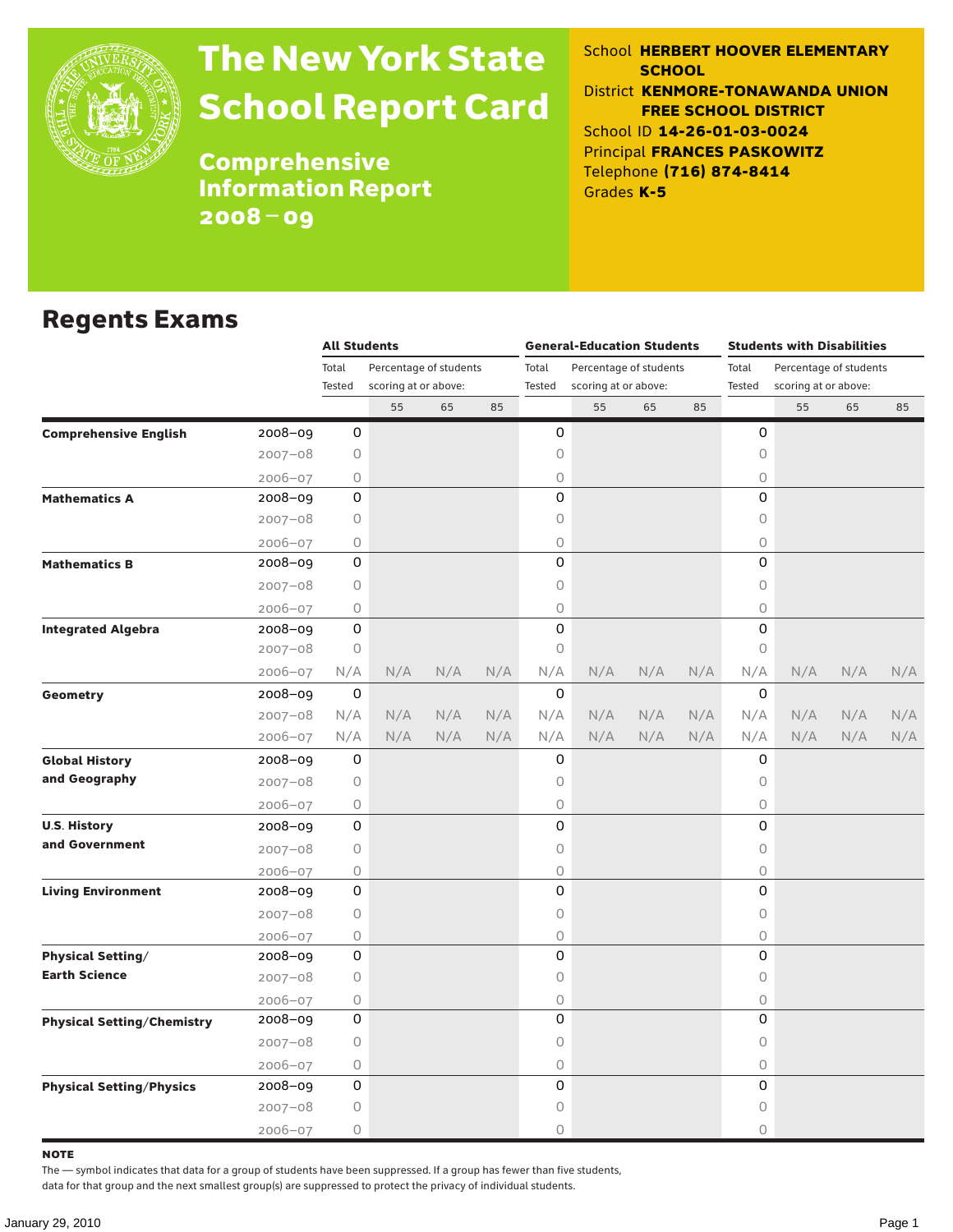School **HERBERT HOOVER ELEMENTARY SCHOOL** District **KENMORE-TONAWANDA UNION FREE**<br>School ID 14-26-01-03-0024 **District SCHOOL DISTRICT** School ID **14-26-01-03-0024** 

### New York State English as a Second Language Achievement Test (NYSESLAT)

|                  |             | <b>All Students</b> |                          |                                   |                          |                          |                | <b>General-Education Students</b> |                                   |                          |                          |         | <b>Students with Disabilities</b> |                                   |  |       |  |  |
|------------------|-------------|---------------------|--------------------------|-----------------------------------|--------------------------|--------------------------|----------------|-----------------------------------|-----------------------------------|--------------------------|--------------------------|---------|-----------------------------------|-----------------------------------|--|-------|--|--|
|                  |             | Total               |                          | Percent of students scoring       |                          |                          | Total          |                                   | Percent of students scoring       |                          |                          | Total   |                                   | Percent of students scoring       |  |       |  |  |
|                  |             |                     |                          | Tested in each performance level: |                          |                          |                |                                   | Tested in each performance level: |                          |                          |         |                                   | Tested in each performance level: |  |       |  |  |
|                  |             |                     |                          | Begin. Interm. Adv.               |                          | Prof.                    |                |                                   | Begin. Interm. Adv.               |                          | Prof.                    |         |                                   | Begin. Interm. Adv.               |  | Prof. |  |  |
| <b>Listening</b> | 2008-09     | 4                   |                          |                                   |                          | $\overline{\phantom{0}}$ | 4              |                                   |                                   |                          | $\overline{\phantom{0}}$ | 0       |                                   |                                   |  |       |  |  |
| and Speaking     | $2007 - 08$ | $\overline{2}$      |                          |                                   |                          |                          | 2              |                                   |                                   |                          |                          | $\circ$ |                                   |                                   |  |       |  |  |
| $(Grades K-1)$   | $2006 - 07$ | $\overline{2}$      |                          |                                   |                          |                          | $\overline{2}$ |                                   |                                   |                          |                          | 0       |                                   |                                   |  |       |  |  |
| <b>Reading</b>   | 2008-09     | 4                   |                          |                                   |                          | $-$                      | 4              |                                   |                                   |                          | $\overline{\phantom{0}}$ | 0       |                                   |                                   |  |       |  |  |
| and Writing      | $2007 - 08$ | $\overline{2}$      |                          |                                   |                          | $\qquad \qquad -$        | $\overline{2}$ |                                   |                                   |                          |                          | 0       |                                   |                                   |  |       |  |  |
| $(Grades K-1)$   | $2006 - 07$ | $\overline{2}$      |                          |                                   |                          |                          | $\overline{2}$ |                                   |                                   |                          |                          | 0       |                                   |                                   |  |       |  |  |
| <b>Listening</b> | $2008 - 09$ | 4                   |                          |                                   |                          | $\qquad \qquad -$        | 4              |                                   |                                   |                          | $\overline{\phantom{0}}$ | 0       |                                   |                                   |  |       |  |  |
| and Speaking     | $2007 - 08$ | 4                   |                          |                                   |                          | $\overline{\phantom{0}}$ | 3              |                                   |                                   |                          |                          | 1       |                                   |                                   |  |       |  |  |
| $(Grades 2-4)$   | $2006 - 07$ | $\overline{2}$      | $\overline{\phantom{0}}$ |                                   | $\overline{\phantom{0}}$ | $\qquad \qquad -$        | $\overline{2}$ |                                   | $\overline{\phantom{0}}$          | $\overline{\phantom{0}}$ | $\qquad \qquad -$        | 0       |                                   |                                   |  |       |  |  |
| <b>Reading</b>   | 2008-09     | 4                   |                          |                                   |                          | $\qquad \qquad -$        | 4              | $\overline{\phantom{0}}$          |                                   |                          | $\overline{\phantom{0}}$ | 0       |                                   |                                   |  |       |  |  |
| and Writing      | $2007 - 08$ | 4                   |                          |                                   |                          | $\overline{\phantom{0}}$ | 3              |                                   |                                   |                          | $\overline{\phantom{0}}$ | 1       |                                   |                                   |  |       |  |  |
| (Grades $2-4$ )  | $2006 - 07$ | $\overline{2}$      |                          |                                   |                          | $\qquad \qquad -$        | $\overline{2}$ |                                   |                                   |                          | $\qquad \qquad -$        | 0       |                                   |                                   |  |       |  |  |
| <b>Listening</b> | 2008-09     | $\mathbf{1}$        |                          |                                   |                          | $\overline{\phantom{0}}$ | $\mathbf{1}$   |                                   |                                   |                          | $\overline{\phantom{0}}$ | 0       |                                   |                                   |  |       |  |  |
| and Speaking     | $2007 - 08$ | 0                   |                          |                                   |                          |                          | 0              |                                   |                                   |                          |                          | 0       |                                   |                                   |  |       |  |  |
| $(Grades 5-6)$   | 2006-07     | $\perp$             |                          |                                   |                          |                          | 1              |                                   |                                   |                          |                          | 0       |                                   |                                   |  |       |  |  |
| <b>Reading</b>   | $2008 - 09$ | $\mathbf{1}$        |                          |                                   |                          | $\overline{\phantom{0}}$ | $\mathbf{1}$   |                                   |                                   |                          |                          | 0       |                                   |                                   |  |       |  |  |
| and Writing      | $2007 - 08$ | $\bigcirc$          |                          |                                   |                          |                          | 0              |                                   |                                   |                          |                          | 0       |                                   |                                   |  |       |  |  |
| $(Grades 5-6)$   | $2006 - 07$ | $\perp$             |                          |                                   |                          |                          | $\mathbf 1$    |                                   |                                   |                          |                          | 0       |                                   |                                   |  |       |  |  |
| <b>Listening</b> | 2008-09     | 0                   |                          |                                   |                          |                          | 0              |                                   |                                   |                          |                          | 0       |                                   |                                   |  |       |  |  |
| and Speaking     | $2007 - 08$ | 0                   |                          |                                   |                          |                          | $\circ$        |                                   |                                   |                          |                          | 0       |                                   |                                   |  |       |  |  |
| $(Grades 7-8)$   | $2006 - 07$ | 0                   |                          |                                   |                          |                          | 0              |                                   |                                   |                          |                          | 0       |                                   |                                   |  |       |  |  |
| <b>Reading</b>   | $2008 - 09$ | 0                   |                          |                                   |                          |                          | 0              |                                   |                                   |                          |                          | 0       |                                   |                                   |  |       |  |  |
| and Writing      | $2007 - 08$ | $\bigcirc$          |                          |                                   |                          |                          | 0              |                                   |                                   |                          |                          | 0       |                                   |                                   |  |       |  |  |
| $(Grades 7-8)$   | $2006 - 07$ | $\bigcirc$          |                          |                                   |                          |                          | 0              |                                   |                                   |                          |                          | 0       |                                   |                                   |  |       |  |  |
| <b>Listening</b> | 2008-09     | 0                   |                          |                                   |                          |                          | 0              |                                   |                                   |                          |                          | 0       |                                   |                                   |  |       |  |  |
| and Speaking     | $2007 - 08$ | $\bigcirc$          |                          |                                   |                          |                          | $\circ$        |                                   |                                   |                          |                          | 0       |                                   |                                   |  |       |  |  |
| $(Grades g-12)$  | $2006 - 07$ | $\bigcirc$          |                          |                                   |                          |                          | 0              |                                   |                                   |                          |                          | 0       |                                   |                                   |  |       |  |  |
| <b>Reading</b>   | 2008-09     | 0                   |                          |                                   |                          |                          | 0              |                                   |                                   |                          |                          | 0       |                                   |                                   |  |       |  |  |
| and Writing      | $2007 - 08$ | 0                   |                          |                                   |                          |                          | 0              |                                   |                                   |                          |                          | 0       |                                   |                                   |  |       |  |  |
| $(Grades g-12)$  | $2006 - 07$ | $\bigcirc$          |                          |                                   |                          |                          | 0              |                                   |                                   |                          |                          | 0       |                                   |                                   |  |       |  |  |

#### **NOTE**

The — symbol indicates that data for a group of students have been suppressed. If a group has fewer than five students,

data for that group and the next smallest group(s) are suppressed to protect the privacy of individual students.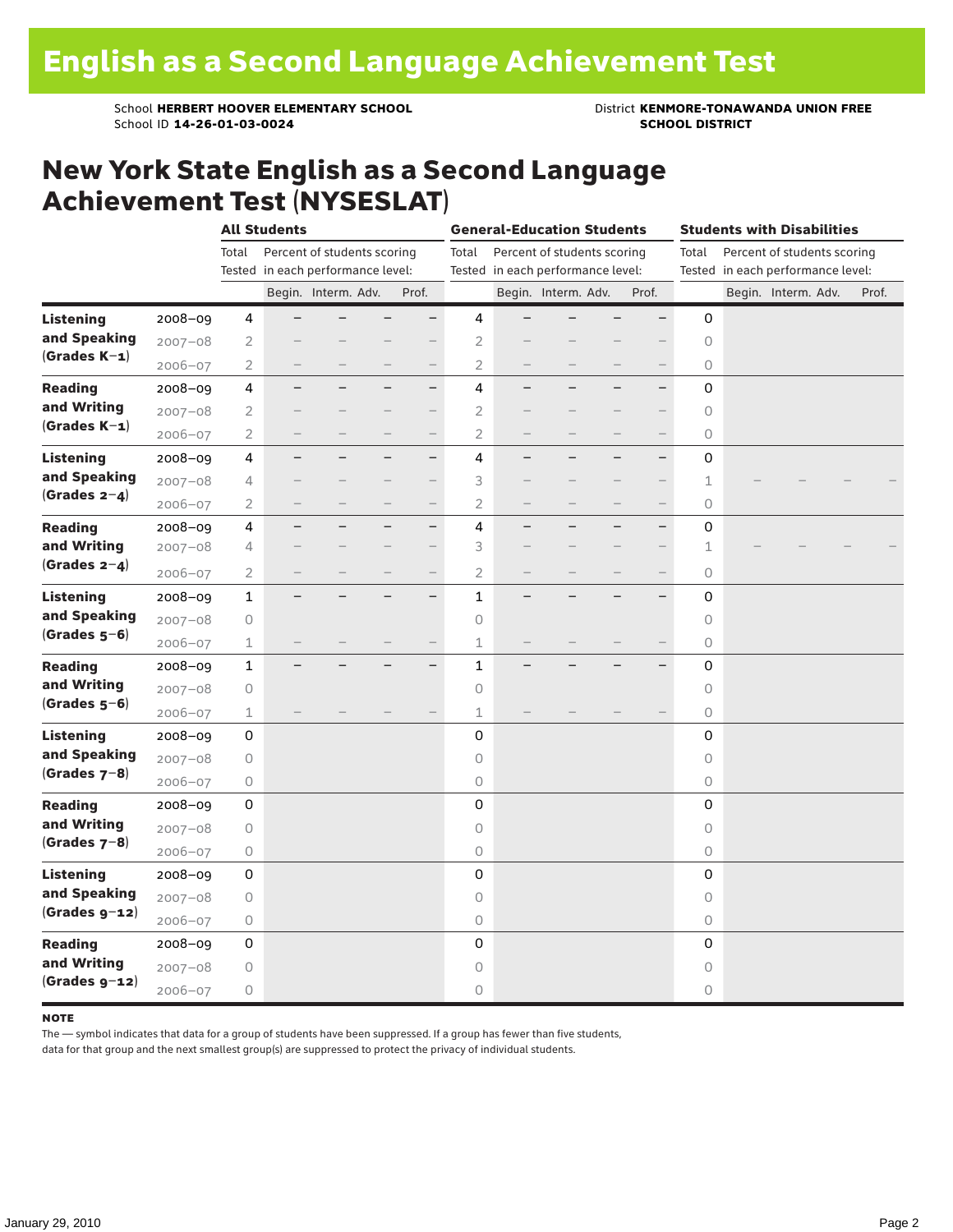School **HERBERT HOOVER ELEMENTARY SCHOOL** District **KENMORE-TONAWANDA UNION FREE**<br>School ID 14-26-01-03-0024 **District Album School District** School ID **14-26-01-03-0024** 

## Elementary/Middle-Level Social Studies 2008–09

|                            |                                                             | <b>All Students</b> |       | <b>General-Education Students</b> |     |       | <b>Students with Disabilities</b>                  |    |     |     |                                                             |    |    |     |                |
|----------------------------|-------------------------------------------------------------|---------------------|-------|-----------------------------------|-----|-------|----------------------------------------------------|----|-----|-----|-------------------------------------------------------------|----|----|-----|----------------|
|                            | Total<br>Percentage of students<br>Tested scoring at level: |                     |       |                                   |     | Total | Percentage of students<br>Tested scoring at level: |    |     |     | Percentage of students<br>Total<br>Tested scoring at level: |    |    |     |                |
|                            |                                                             |                     |       |                                   | 4   |       |                                                    |    |     | 4   |                                                             |    |    |     | $\overline{4}$ |
| <b>Elementary</b><br>Level | 102                                                         | 0%                  | $1\%$ | 26%                               | 73% | 88    | 0%                                                 | 0% | 23% | 77% | 14                                                          | 0% | 7% | 50% | 43%            |
| <b>Middle Level</b>        |                                                             |                     |       |                                   |     |       |                                                    |    |     |     | 0                                                           |    |    |     |                |

#### 2005 Total Cohort Performance on Regents Exams After Four Years

|                                        |                | <b>All Students</b>                             |              |                 | <b>General-Education Students</b>               |              | <b>Students with Disabilities</b> |                                    |  |                    |  |  |
|----------------------------------------|----------------|-------------------------------------------------|--------------|-----------------|-------------------------------------------------|--------------|-----------------------------------|------------------------------------|--|--------------------|--|--|
|                                        | Coho<br>Enroll | Percentage of<br>students scoring:<br>$55 - 64$ | 65-84 85-100 | Coho<br>o,<br>巴 | Percentage of<br>students scoring:<br>$55 - 64$ | 65-84 85-100 | Coho<br>6<br>문                    | Percentage of<br>students scoring: |  | 55-64 65-84 85-100 |  |  |
| <b>Global History</b><br>and Geography | 0              |                                                 |              | 0               |                                                 |              | 0                                 |                                    |  |                    |  |  |
| <b>U.S. History</b><br>and Government  | 0              |                                                 |              | 0               |                                                 |              | 0                                 |                                    |  |                    |  |  |
| <b>Science</b>                         | 0              |                                                 |              | $\Omega$        |                                                 |              | 0                                 |                                    |  |                    |  |  |

## New York State Alternate Assessments (NYSAA) 2008–09

|                         |       | <b>All Students</b> |                            |   |   |  |  |  |
|-------------------------|-------|---------------------|----------------------------|---|---|--|--|--|
|                         | Total | Tested at Level:    | Number of students scoring |   |   |  |  |  |
|                         |       | 1                   | $\mathcal{P}$              | 3 | 4 |  |  |  |
| <b>Elementary Level</b> |       |                     |                            |   |   |  |  |  |
| Social Studies          | 3     |                     |                            |   |   |  |  |  |
| <b>Middle Level</b>     |       |                     |                            |   |   |  |  |  |
| Social Studies          | 0     |                     |                            |   |   |  |  |  |
| <b>Secondary Level</b>  |       |                     |                            |   |   |  |  |  |
| English Language Arts   | O     |                     |                            |   |   |  |  |  |
| <b>Mathematics</b>      | O     |                     |                            |   |   |  |  |  |
| Social Studies          | 0     |                     |                            |   |   |  |  |  |
| Science                 | O     |                     |                            |   |   |  |  |  |

The New York State Alternate Assessment (NYSAA) is for students with severe cognitive disabilities. Results for students taking the NYSAA in English language arts, mathematics, and science at the elementary and middle levels are available in the *Accountability and Overview Report* part of *The New York State Report Card*.

The — symbol indicates that data for a group of students have been suppressed. If a group has fewer than five students, data for that group and the next smallest group(s) are suppressed to protect the privacy of individual students.

**NOTE**